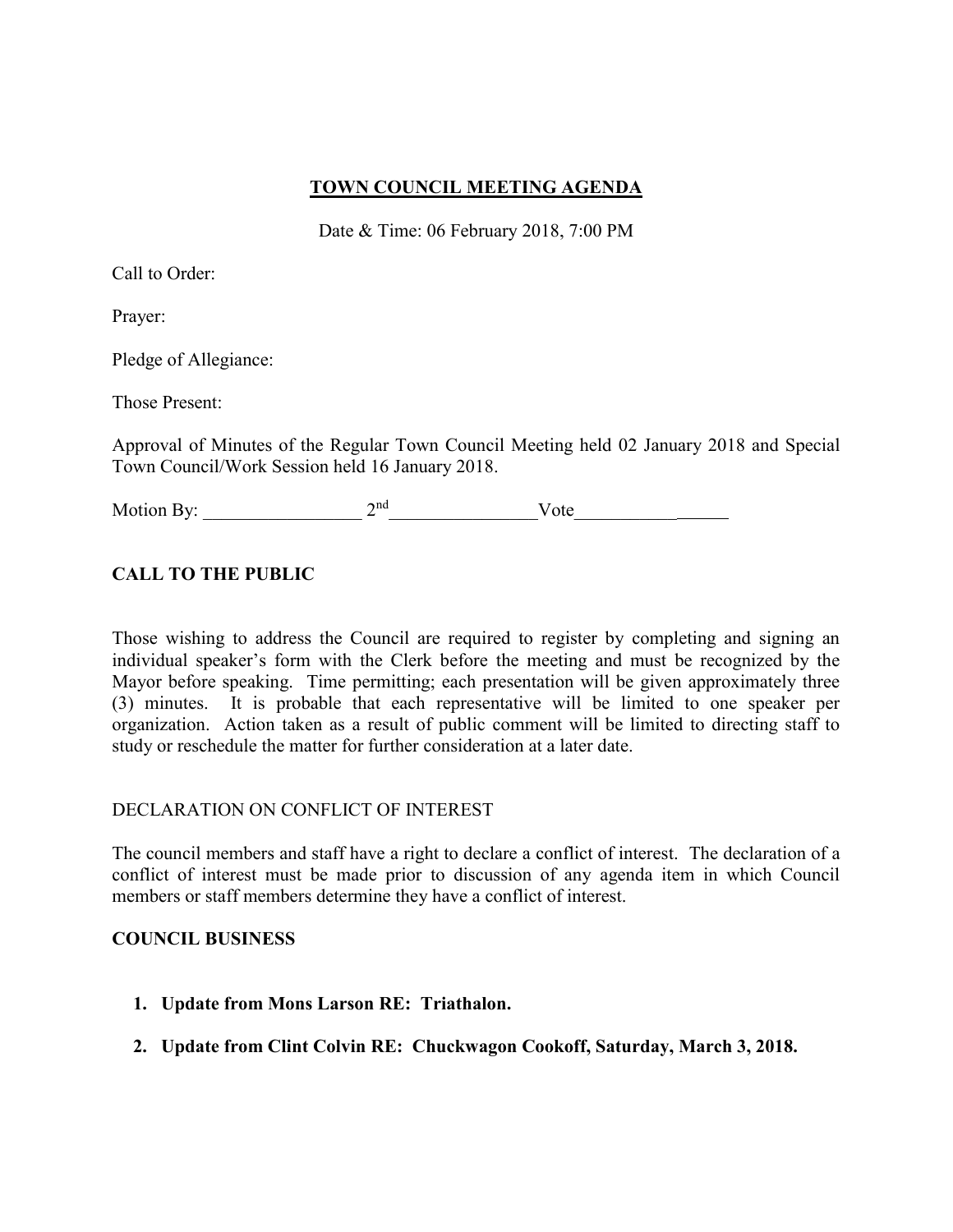**3. Update on Pima's Easter Extravaganza. Saturday, March 31, 2018. Manager Lewis will address the council.**

| Discussion: |             |      |  |
|-------------|-------------|------|--|
|             |             |      |  |
| Motion      |             |      |  |
| Motion By:  | $\gamma$ nd | Vote |  |

**4. Discussion and Possible decision regarding the Low Water Crossing. Manager Lewis will address the council.**

| Discussion: |             |      |  |
|-------------|-------------|------|--|
| Motion      |             |      |  |
| Motion By:  | $\gamma$ nd | Vote |  |

**5. Discussion and Possible decision regarding renewing Franchise Agreement with Graham County Co-op, Inc. Manager Lewis will address the council.**

| Discussion: |             |      |  |  |
|-------------|-------------|------|--|--|
|             |             |      |  |  |
| Motion      |             |      |  |  |
| Motion By:  | $\gamma$ nd | Vote |  |  |

# **DEPARTMENT BUSINESS:**

CITY SERVICES

**SANITATION** 

PUBLIC WORKS

# EMERGENCY SERVICES

PLANNING & ZONING